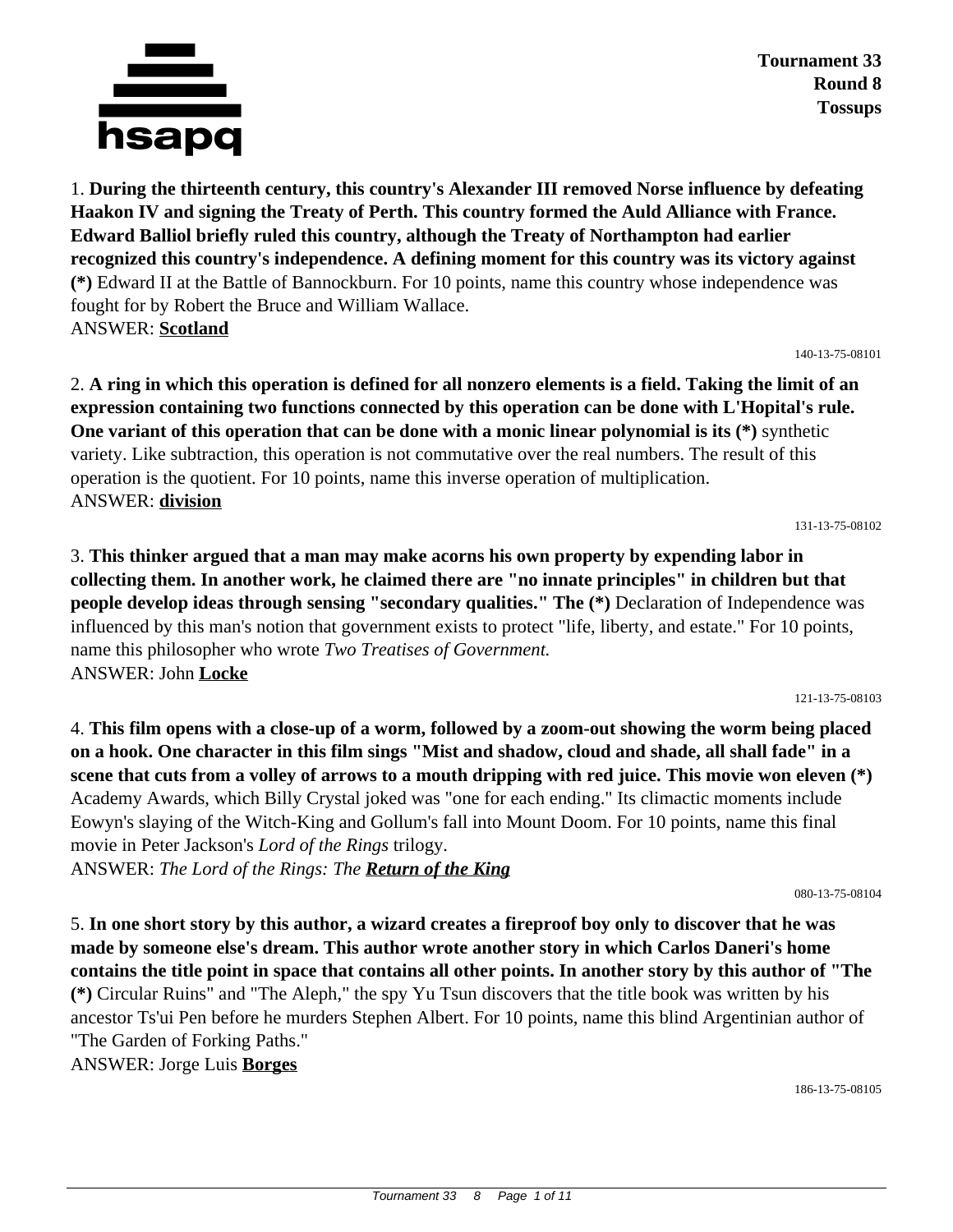6. **This man's last purely instrument work was a clarinet concerto intended for Anton Stadler. This composer's four horn concertos are some of many works in which he revealed his bizarre fondness for scatological jokes. Ludwig Köchel catalogued this man's music, creating the "K number" still used for naming his works. Franz (\*)** Süssmayr finished the piece he was working on before his death, this man's requiem. For 10 points, name this Austrian composer of *Eine kleine Nachtmusik* (EYE-nuh KLIE-nuh NOCT-moo-zeek).

ANSWER: Wolfgang Amadeus **Mozart**

7. **In one poem by this author, the speaker recalls a wise man who told him, "Give crowns and pounds and guineas but not your heart away." This author wrote a poem where the title figure is said to "eat your victuals fast enough." In another poem, this author of "When I Was (\*)** One-and-Twenty" reminds the title figure of when people "chaired you through the market-place" after "you won your town the race." For 10 points, name this British poet of the collection *A Shropshire Lad,* including "Terence, This Is Stupid Stuff" and "To an Athlete Dying Young." ANSWER: A. E. **Housman** [or Alfred Edward **Housman**]

140-13-75-08107

121-13-75-08106

8. **In meteorology, a modification to this equation is known as the Magnus-Tetens approximation. Another modification of this equation features the term B over T+C and is called the Antoine equation. It can be derived by assuming the difference in Gibbs free energy between two points are the same, and can be written with the right hand side as latent heat over temperature times (\*)** volume change. This equation gives the slopes of the tangents to the coexistence curve. For 10 points, name this equation that characterizes pressure and temperature along phase boundaries. ANSWER: **Clausius-Clapeyron** relation

201-13-75-08108

9. **In the background of this painting, a steamship is blowing smoke while four men in white are rowing. A girl holds her mother's pink skirt in its middle, to the right of a man playing a trumpet. The artist of this paining depicted the same setting from a different vantage point in his other work,**  *Bathers at Asnieres***. This painting's foreground features a (\*)** dog sniffing the ground, a man leaning back with a pipe in his mouth, and a woman with a parasol over her shoulder holding a monkey on a leash. For 10 points, name this pointillist painting, a masterpiece by George Seurat.

ANSWER: *A Sunday Afternoon on the Island of La Grande Jatte* [or *Un dimanche apres-midi a l'Ile de la Grande Jatte*; or *La Grande Jatte*]

192-13-75-08109

10. **The first American company in this industry was named for Seneca and set up after Edwin Drake started production in Titusville. This business made a millionaire of Los Angeles's Edward Doheny, whose bribes were investigated by Thomas Walsh. An expose of this industry in** *McClure's Magazine* **was penned by Ida Tarbell. The federal leasing of Elk Hills to this industry caused the (\*)** Teapot Dome scandal. For 10 points, name this business whose monopoly by John D. Rockefeller ran delivery lines from crude refineries.

ANSWER: **oil** industry [or **petroleum** industry; prompt on **gas**oline]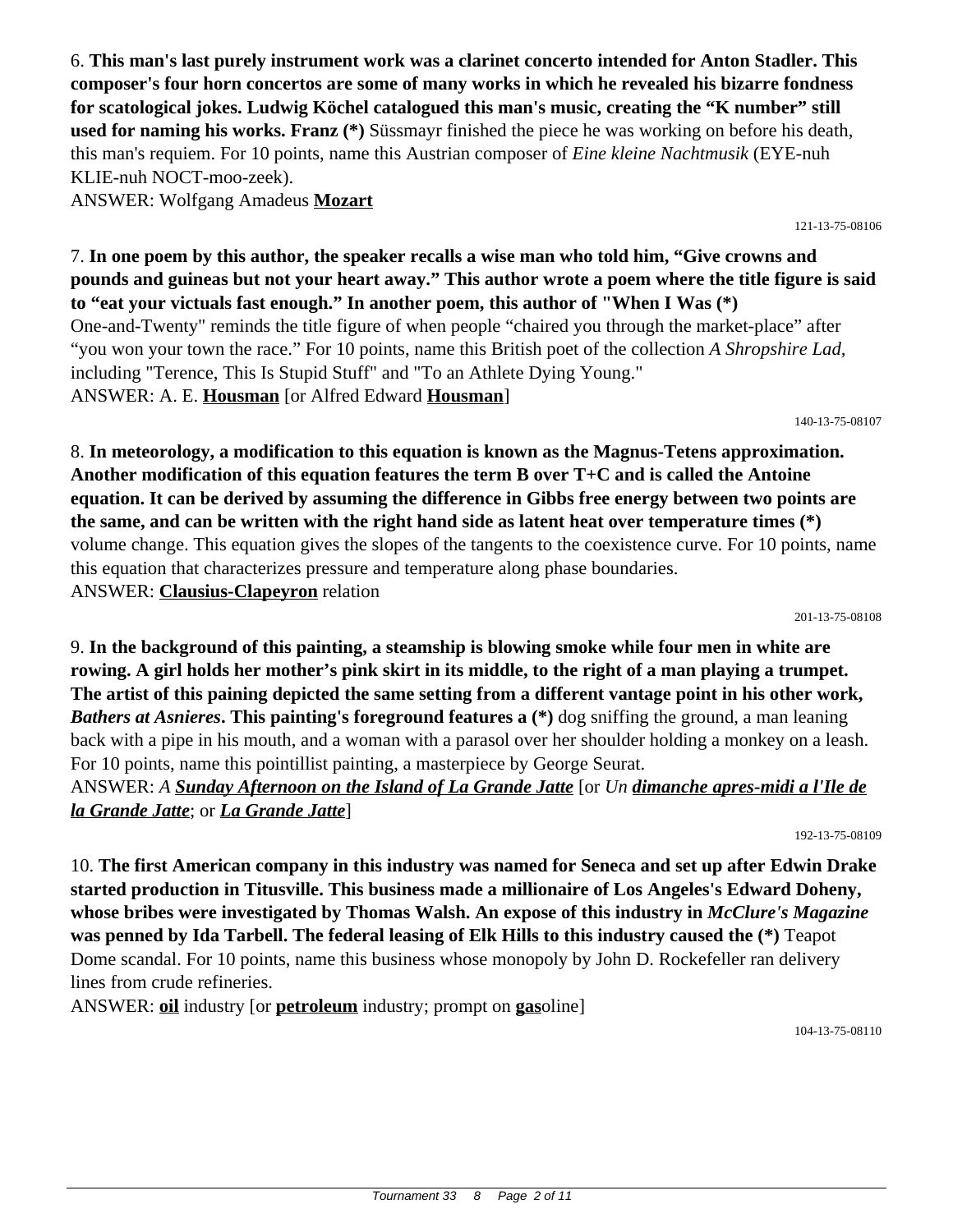11. **In this country, a form of shadow puppet theater called** *wayang* **is accompanied by the heptatonic**  *pelog* **scale as mallets hit a row of tuned metal gongs. One anthropologist described a crowd here as a "superorganism" and compared Morocco's religious practice to this country in** *Islam Observed***. Ethnomusicologists love this country's (\*)** *gamelan* ensemble. In the essay *Deep Play*, Clifford Geertz describes a cockfight he saw here. For 10 points, name this country with different ethnic communities in Bali and Java.

ANSWER: Republic of **Indonesia** [or Republik **Indonesia**]

12. **Persecution against these people was intensified after a series of bills were posted at various places including on the king's bedchamber door in the Affair of the Placards. In supposed revenge for the death of Francis, duke of Guise, one of these people was targeted for assassination. That effort failing triggered a general massacre against these people called the (\*)** St. Bartholomew's Day massacre. For 10 points, name these French Protestants who enjoyed toleration for a while under the Edict of Nantes.

ANSWER: **Huguenot**s [prompt on **French Protestant**s before read]

13. **The impedance of these components is directly proportional to angular frequency. The energy stored in these components is proportional to the current squared. Their characteristic measure is multiplied by the time derivative of current to yield the voltage. That measure can be increased by inserting a** (\*) metal bar in the middle of these components. They are often found in circuits with resistors and capacitors. For 10 points, identify these circuit components that store energy in a magnetic field. ANSWER: **inductor**

066-13-75-08113

201-13-75-08112

14. **The Ashtavinayaka (ASH-tah-vee-nie-AH-kuh) pilgrimage involves visiting eight temples dedicated to this deity. He defeated Skanda in a race despite not moving, and he served as Vyasa's scribe as he dictated the** *Mahabharata.* **Commonly depicted riding a mouse, this god was frequently called the (\*)** "remover of obstacles." This god gained his famous form after his father, Shiva, decapitated him. For 10 points, name this son of Parvati who was commonly depicted with an elephant's head. ANSWER: **Ganesh**a

192-13-75-08114

15. **In this region, the confluence of the Sengge and Gar rivers gives rise to the Indus river. This region includes the lakes Siling and Nam. This region is often called the "roof of the world" due to its location on the highest and largest plateau in the world. (\*)** Potala Palace is found in this region's capital of Lhasa. For 10 points, name this place whose namesake form of Buddhism is led by the Dalai Lama, a formerly independent monk-state that is now ruled by China. ANSWER: **Tibet**

066-13-75-08115

16. **This author created a character who serves six years of hard labor after getting caught writing the words, "Optimism is the opium of the people." The protagonists of another novel by this man own a dog named Karenin that dies of cancer. In that novel, Professor Franz falls in love with (\*)** Sabina, who travels to America after ending her affair with Tomas. For 10 points, name this author who wrote about the Czech experience in *The Joke* and *The Unbearable Lightness of Being.* ANSWER: Milan **Kundera**

186-13-75-08116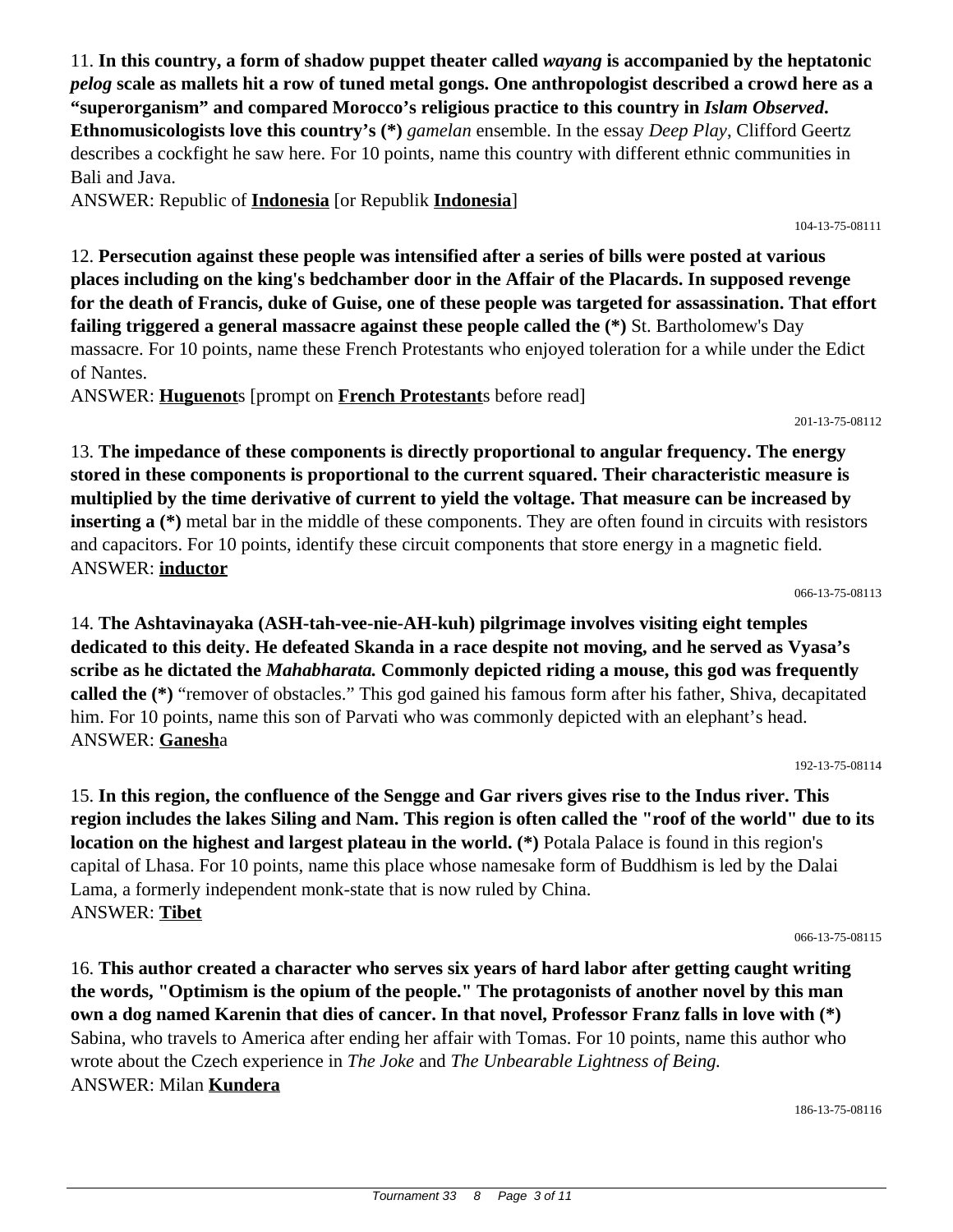17. **One palace in this country features a Gallery of Battles and a circular room where niches in the walls hold stacks of four ornate coffins for interred monarchs. A marble fountain in this country is circle by twelve outward-facing feline sculptures spewing water in the Court of the Lions. Eighteen spires rise from an (\*)** incomplete cathedral in this country whose architect died in 1926. This country is home to a complex whose name means "Red Fort" in Arabic. For 10 points, name this home of the Escorial, Antonio Gaudi's Sagrada Familia, and the Muslim-built Alhambra in Granada. ANSWER: Kingdom of **Spain** [or Reino de **España**]

104-13-75-08117

18. **This character loses a tooth which he trades to his friend for a tick. With Ben Rogers, Tommy Barnes, and Joe Harper, he starts a gang of robbers with a blood oath initiation ritual. While attempting a wart removal ritual with a dead cat, he witnesses the murder of (\*)** Muff Potter in a graveyard. Later, he wanders off after a picnic and gets lost in McDougal's Cave with Becky Thatcher. In one episode, this antagonist of Injun Joe tricks his friends into painting a fence for him. For 10 points, name this friend of Huck Finn in the novels of Mark Twain. ANSWER: Tom **Sawyer** [or **Tom** Sawyer]

015-13-75-08118

19. **A large fold of the peritoneum called the greater omentum hangs down from this organ. In this organ's upper region, called the fundus, chief cells secrete pepsinogen (pep-SIN-oh-jen) and parietal cells secrete intrinsic factor and (\*)** hydrochloric acid. The pyloric sphincter at the bottom of this organ passes a substance called chyme into the duodenum (doo-AH-den-um) of the small intestine. For 10 points, name this digestive organ, into which food is passed by the esophagus. ANSWER: **stomach**

014-13-75-08119

20. **This man was wounded while fighting with Archie Clement, which followed a time when he took part in the Centralia massacre under Bloody Bill Anderson. This man took on the pseudonym Thomas Howard while trying to avoid the bounty put on his head by Thomas Crittenden. This man, who was killed by Robert Ford, barely escaped from Northfield, Minnesota, after one action, and he was part of a group with (\*)** Cole Younger and his brother Frank. For 10 points, name this Reconstruction-era bank-robbing outlaw from Missouri. ANSWER: Jesse Woodson **James**

023-13-75-08120

21. **One type of these creatures is induced by chrionic gonadotropin from pregnant humans to lay millimeter-wide eggs; that model organism in development labs,** *Xenopus laevis***, has clawed feet. High thyroxine concentrations in the back of these animals cause their jaws to deform and their tails to (\*)** disappear. These animals of order Anura include a family which warns of its batrachotoxin emissions with bright colored skin, the "poison dart" type. For 10 points, name these reptiles whose amphibious stage is the tadpole.

ANSWER: **frog**s [or **toad**s or **tadpoles**; prompt on **amphibians**]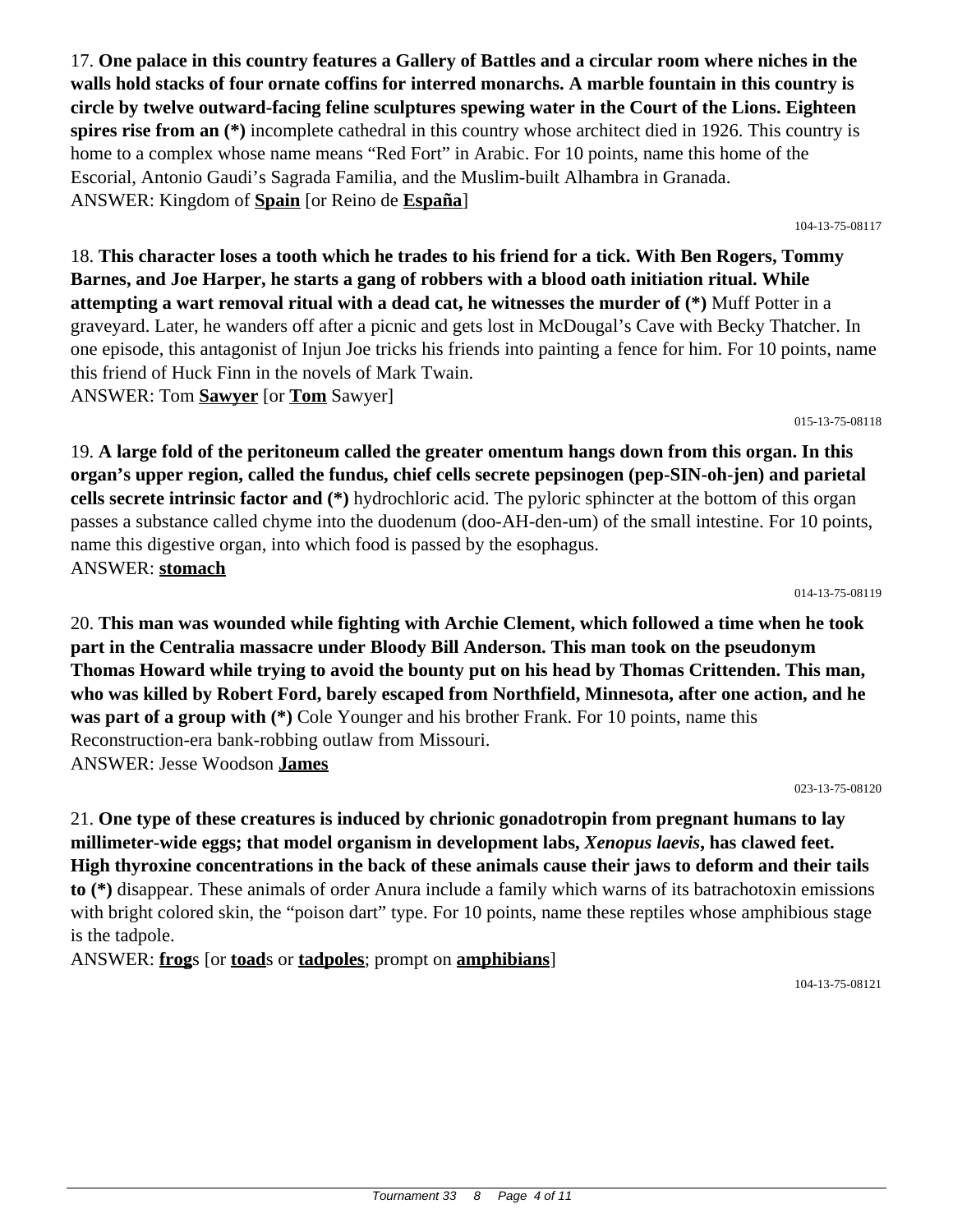22. **In one poem by this author, the speaker laments a dearth of colorful nightgowns and describes an "old sailor" who "catches tigers in red weather." Another of his poems concludes by describing pigeons flying "downward to darkness, on extended wings." This poet of "Disillusionment of (\*)** Ten O'Clock" created a character who wishes for "concupiscent curds" of the title substance to be whipped by "the roller of big cigars." For 10 points, name this American poet of the collection *Harmonium,* including "Sunday Morning" and "The Emperor of Ice-Cream." ANSWER: Wallace **Stevens**

014-13-75-08122

23. **This ruler ended one conflict with France through the Peace of Crepy. After this ruler's forces won the Battle of Villalar over the rebellious comuneros, this monarch had his mother, Joanna the Mad, confined inside the Convent of Santa Clara. This ruler convoked and presided over the Diet of Worms. In 1556, this man entered a monastery, allowing his brother Ferdinand I to succeed him in one position while his son (\*)** Philip II took over Spain. For 10 points, name this influential Holy Roman Emperor.

ANSWER: **Charles V** of the Holy Roman Empire [or **Charles I** of Spain; prompt on **Charles**]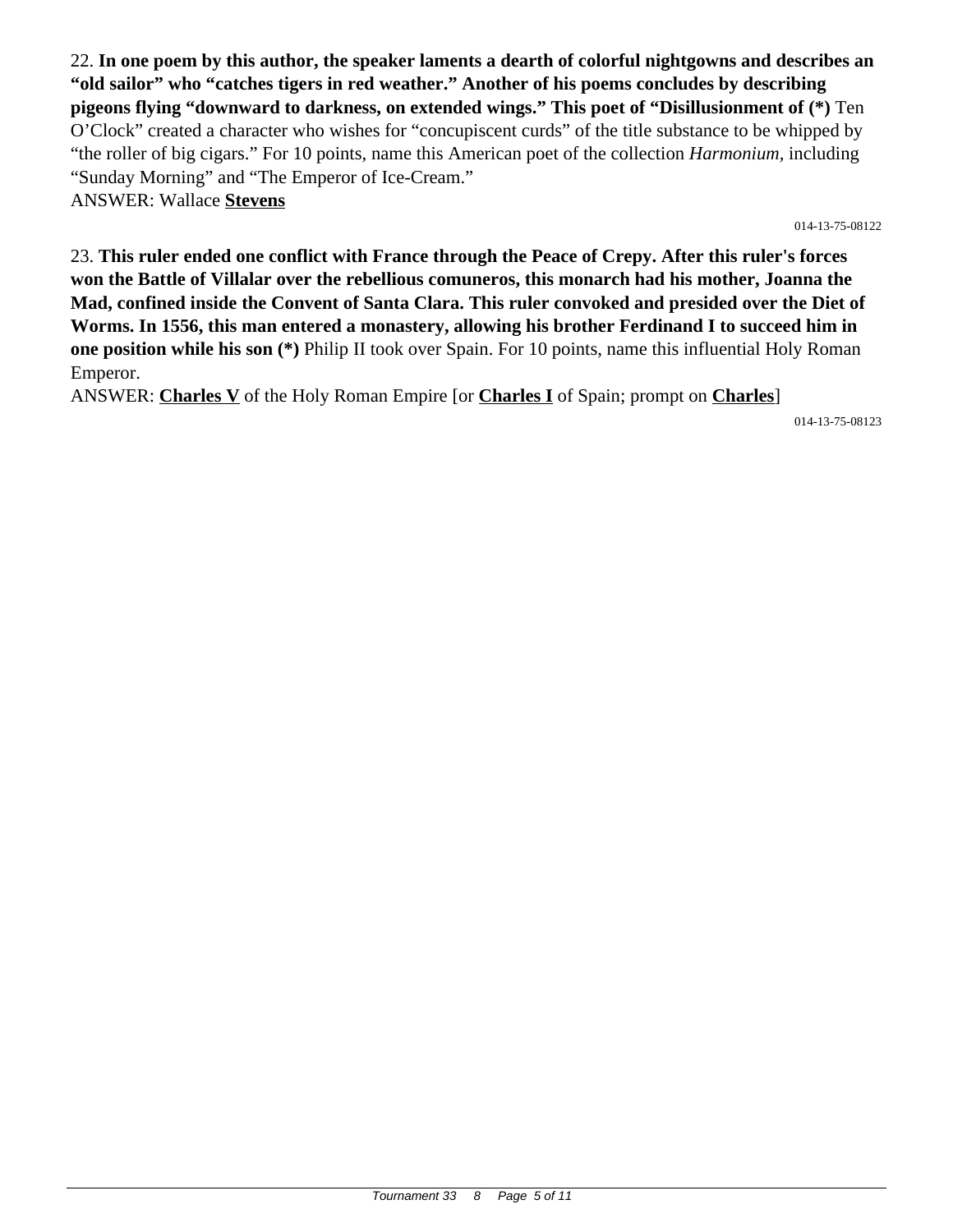

1. In one work by this man, Olunde commits suicide in a ritual his father, Elesin, failed to follow because of the intervention of Simon Pilkings. For 10 points each:

[10] Name this Nobel Prize-winning playwright of *Death and the King's Horseman*.

ANSWER: Wole **Soyinka** [or Akinwande Oluwole **Soyinka**]

[10] Wole Soyinka is a writer from this West African country, which is also the home of Chimamanda Ngozi Adichie.

ANSWER: Federal Republic of **Nigeria**

[10] This Soyinka play recounts the contest for the hand of Sidi between Baroka and the schoolteacher Lakunle.

ANSWER: *The Lion and the Jewel*

023-13-75-08201

2. Solar wind creates the most distinctive features of these objects. For 10 points each:

[10] Identify these icy objects that can display a tail.

# ANSWER: **comet**s

[10] Long-period comets are thought to originate in the Oort cloud while short-period ones are thought to originate from this region of the Solar System.

## ANSWER: **Kuiper belt**

[10] These "refugees" from the Kuiper belt are found between Jupiter and Neptune. They have unstable orbits and their largest example is Chiron.

## ANSWER: **centaur**s

066-13-75-08202

3. Gabrielle Giffords created the PAC Americans for Responsible Solutions to oppose this lobbying group. For 10 points each:

[10] Name this organization whose executive vice-president, Wayne LaPierre, asserted that armed guards could have prevented the Sandy Hook shooting. This organization lobbies for the rights of gun owners. ANSWER: the **NRA** [or the **National Rifle Association**]

[10] In a passage of disputed meaning, the Second Amendment states that the right to bear arms "shall not be infringed" on the grounds that one of these things is "necessary to the security of a free state."

# ANSWER: a well-regulated **militia**

[10] In this 2010 case, the Supreme Court ruled that the right to bear arms was incorporated under the 14th amendment. It clarified the decision made in *D.C. v. Heller*.

ANSWER: *McDonald v. Chicago*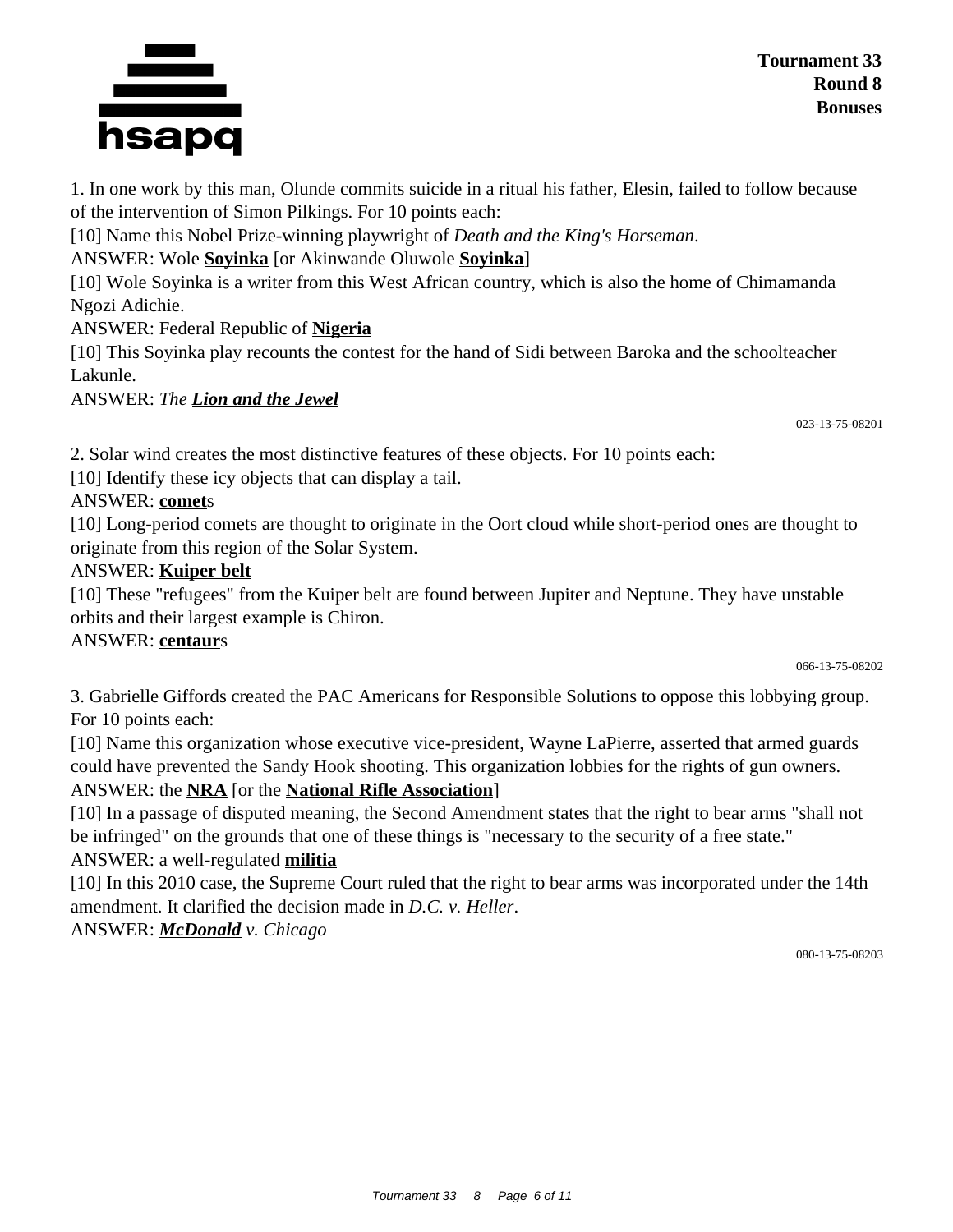4. This man defeated his father-in-law Maximian after Maximian betrayed him. For 10 points each:

[10] Name this Roman emperor whose religious conversion helped lead to his issuing the Edict of Milan, allowing religious toleration for Christians.

### ANSWER: **Constantine the Great** [or **Constantine I**; or **Flavius Valerius Constantinus**; prompt on **Constantine**]

[10] Constantine defeated Maxentius at this 312 CE battle, before which Constantine adopted the Chi Rho as a symbol for his army.

# ANSWER: Battle of the **Milvian Bridge**

[10] This Roman emperor co-authored the Edict of Milan with Constantine, but was later executed after he lost to Constantine at the Battle of Adrianople.

ANSWER: Valerius Licinianus **Licinius**

023-13-75-08204

5. This composer used quotations from Donne's "The Sun Rising" and Shelley's *Prometheus Unbound* as some of the epigraphs for his five-movement *Sinfonia antartica.* For 10 points each:

[10] Name this British composer of *Fantasia on "Greensleeves"* and *Fantasia on a Theme by Thomas Tallis.*

# ANSWER: Ralph **Vaughan Williams**

[10] This composition, the first and longest of Vaughan Williams's symphonies, sets text from *Leaves of Grass* in such movements as "On the Beach at Night, Alone" and "The Explorers."

# ANSWER: *A Sea Symphony*

[10] Vaughan Williams's *Sancta Civitas* is an example of the oratorio, a genre worked in extensively by this earlier German-born British composer of *Messiah.*

ANSWER: George Frideric **Handel**

014-13-75-08205

6. This man was originally named Saul, and converted on the Road to Damascus. For 10 points each: [10] Name this missionary who helped spread Christianity through much of the Mediterranean. His epistles form a sizable portion of the New Testament.

ANSWER: Saint **Paul** the Apostle

[10] This longest epistle by Paul comes directly after Acts in the Bible. It famously states that "the wages of sin is death" and examines sinners' salvation through Christ.

# ANSWER: Epistle to the **Romans**

[10] This other epistle advocates against marrying non-Christians by saying "be ye not unequally yoked with unbelievers." It comes after a similarly-named epistle which states, "Love is patient, love is kind." ANSWER: **Second Corinthians** [do not accept or prompt on "Corinthians" or "First Corinthians," but do accept equivalents such as **Corinthians 2**]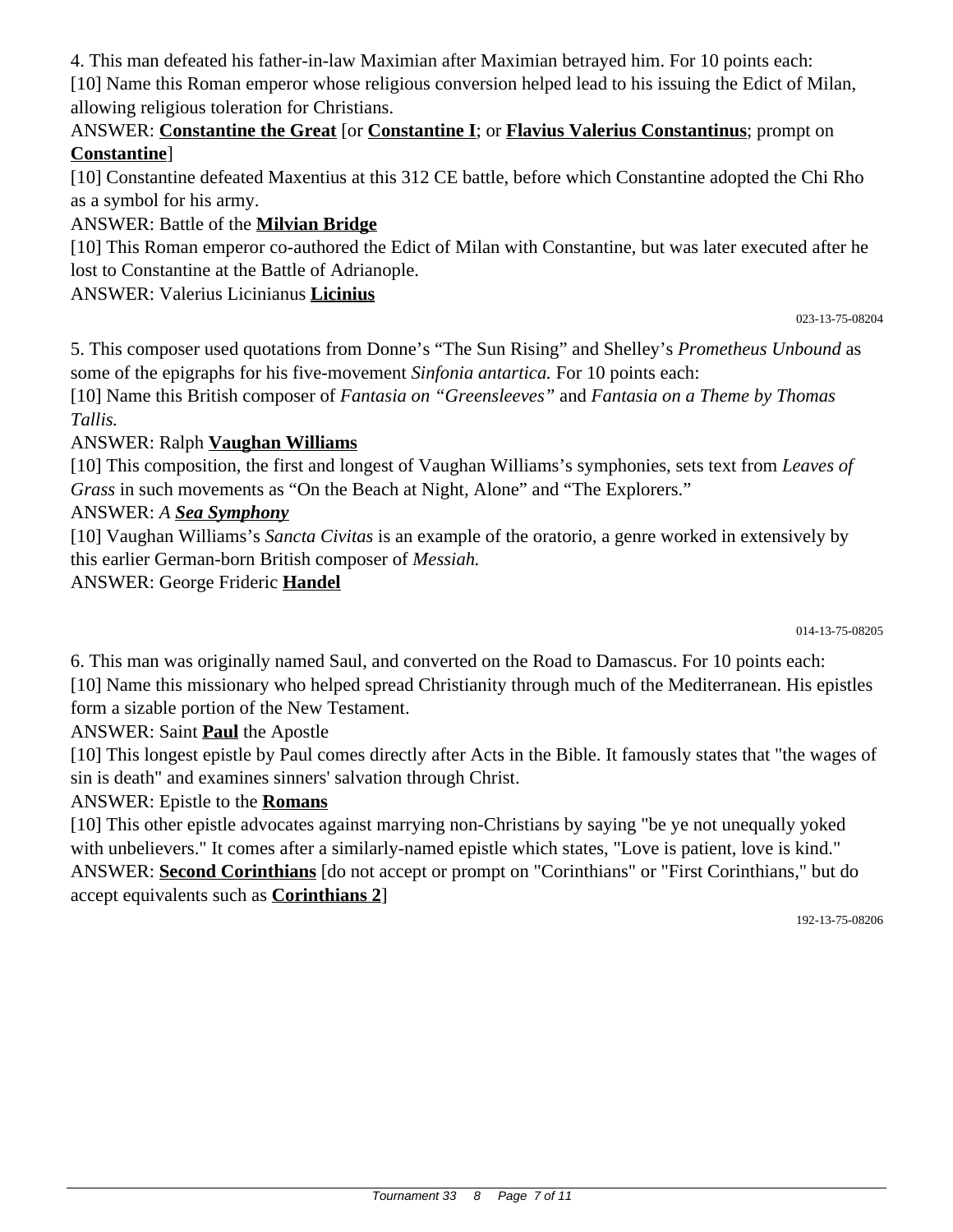7. This poem includes the warning, "Beware! Beware! His flashing eyes, his floating hair!" For 10 points each:

[10] Name this poem in which the title ruler decrees a "stately pleasure dome" in Xanadu.

# ANSWER: "**Kubla Kahn**"

[10] "Kubla Kahn" was written by this opium-addled poet. He teamed up with Wordsworth on *Lyrical Ballads.*

ANSWER: Samuel Taylor **Colerdige**

[10] Coleridge was given a 150-pound annuity by this family so he could focus on his poetry. Its patriarch Josiah started a namesake pottery company and was a prominent abolitionist.

# ANSWER: **Wedgwood**

015-13-75-08207

8. Answer these questions about the United States's failure to ratify the Treaty of Versailles, for 10 points each.

[10] This Democratic President's "Fourteen Points" influenced the Treaty of Versailles, which he helped draft. He led America into World War I.

ANSWER: Thomas Woodrow **Wilson**

[10] Henry Cabot Lodge, a Republican Senator from this state, led the opposition to Wilson. A concurrent police strike in this state challenged its then-governor, Calvin Coolidge.

# ANSWER: **Massachusetts**

[10] Wilson suffered this health problem in October 1919, which his wife and doctor Cary Grayson hid from the country while the ratification process soured.

ANSWER: **stroke** [or cerebral **hemorrhage**; or retinal **hemorrhage**]

104-13-75-08208

9. A yellow one, lead iodide, is formed when lead nitrate solution is mixed with sodium iodide. For 10 points each:

[10] Name these solid compounds which drop out of solution in double-replacement reactions.

# ANSWER: **precipitates**

[10] In the reaction, the sodium and nitrate ions are classified as this type of species. These ions do not participate in double replacement reactions.

## ANSWER: **spectator** ions

[10] To determine if a precipitate will form, the mass action expression is used to calculate whether this equilibrium constant, modeling the dissolution of an ionic solid, is greater than the reaction quotient. ANSWER: **solubility product** constant [or **Ksp**]

190-13-75-08209

10. This novel is dedicated to "sixty million and more" in a nod to the number of people who died in the trans-Atlantic slave trade. For 10 points each:

[10] Name this novel in which Sethe kills her own daughter to prevent her from experiencing a life of slavery.

# ANSWER: *Beloved*

[10] *Beloved* was written by this African American Nobel laureate who has also written *The Bluest Eye* and *Sula.*

ANSWER: Toni **Morrison** [or Chloe Anthony **Wofford**]

[10] In this Biblically named Morrison novel, Milkman Dead III grows apart from his friend Guitar Bains and visits Shalimar, Virginia.

## ANSWER: *Song of Solomon*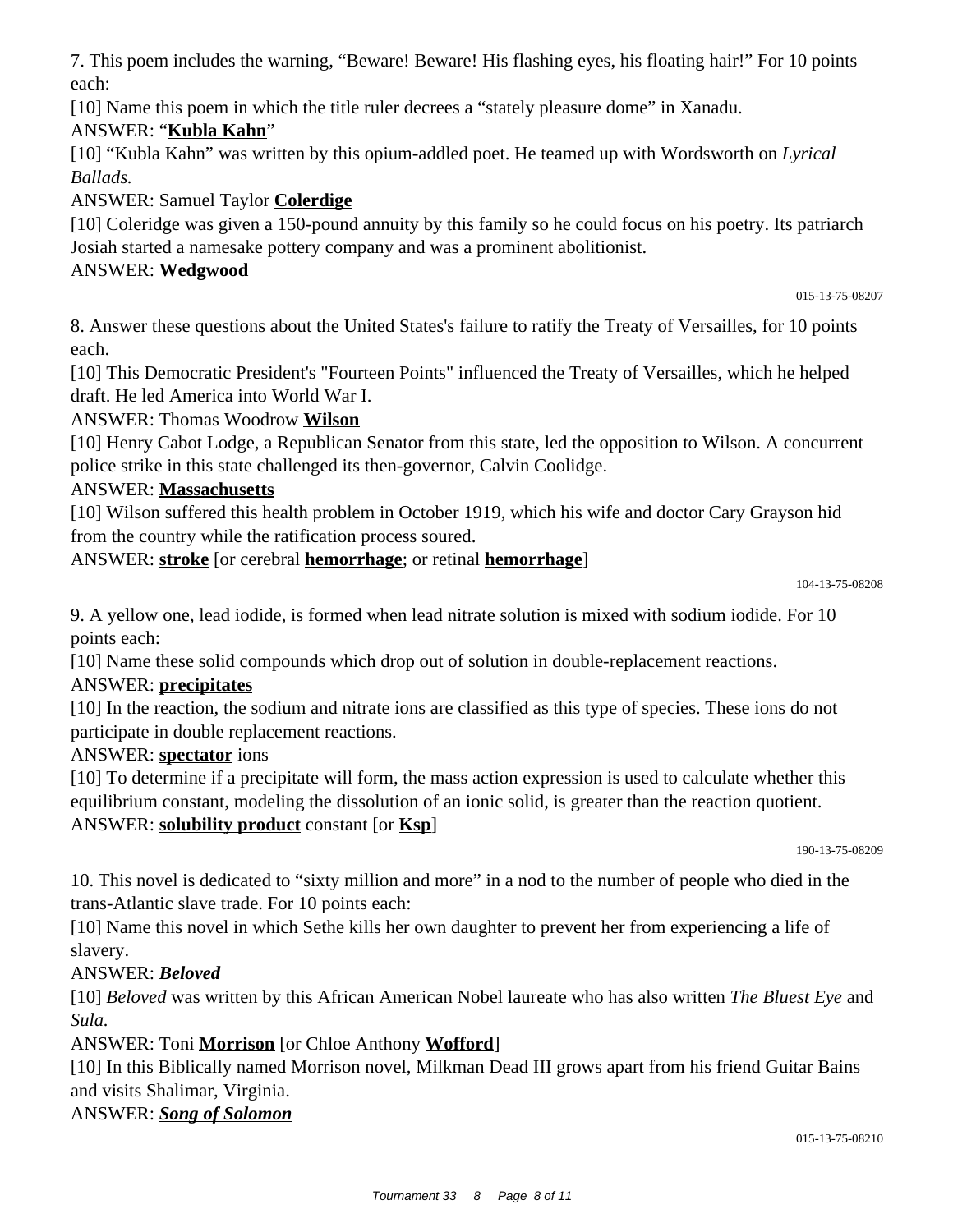Tournament 33 8 Page 9 of 11

11. Several characters in this novel pass around Kemmerich's boots after his death. For 10 points each: [10] Name this novel in which Corporal Himmelstoss is assaulted by Paul Baumer, a demoralized soldier on the German front lines in World War I.

#### ANSWER: *All Quiet on the Western Front* [or *Im Westen Nichts Neues*]

[10] This author of *All Quiet on the Western Front* had his books burnt publicly by the Nazis for their unpatriotic and anti-war messages.

#### ANSWER: Erich Maria **Remarque**

[10] In *All Quiet on the Western Front*, this teacher's patriotism inspires Paul and his friends to sign up for the war, though he himself does not fight until being drafted.

#### ANSWER: **Kantorek**

104-13-75-08211

12. This military leader's campaigns in Ireland included a massacre at Drogheda. For 10 points each: [10] Name this Lord Protector of England who commanded the New Model Army while serving the Roundheads in the English Civil War.

#### ANSWER: Oliver **Cromwell**

[10] This English king was executed after the English Civil War. He appointed William Laud as Archbishop of Canterbury.

#### ANSWER: **Charles I** [prompt on **Charles**]

[10] After the dissolution of the Rump Parliament, this parliament came to power, lasting only six months. It was composed entirely of Cromwell's handpicked representatives.

ANSWER: **Barebone's** Parliament [or **Little** Parliament; or **Nominated Assembly**; or Parliament of **Saints**]

13. A scene in Dr. Bartolo's home in this opera begins with the aria "Una Voce (VOE-che) Poco Fa." For 10 points each:

[10] Name this opera in which the title character sings the aria "Largo al Factotum." It ends with a marriage contract signed between Count Almaviva and Rosina.

## ANSWER: *The Barber of Seville* [or *Il Barbiere di Siviglia*]

[10] *The Barber of Seville* was composed by this Italian whose *La Cenerentola* (CHE-neh-REN-toh-lah) includes the stepsisters Clorinda and Tisbe.

#### ANSWER: Gioachino **Rossini**

[10] This Rossini opera is based on a play by Friedrich Schiller. In it, the title character shoots an apple above Jemmy's head.

ANSWER: *William Tell* [or *Guillaume Tell*; or *Guglieimo Tell*]

030-13-75-08213

14. This god impregnated Danae by turning into a shower of gold. For 10 points each:

[10] Name this husband of Hera and chief of the Olympians.

#### ANSWER: **Zeus**

[10] This mother of Zeus tricked his father Cronus into swallowing a rock instead of the infant Zeus. ANSWER: **Rhea**

[10] This Titaness came up with the plan to get the other children out of Cronus' stomach. After sleeping with her, Zeus realized their child could overthrow him and swallowed her in the form of a fly. ANSWER: **Metis**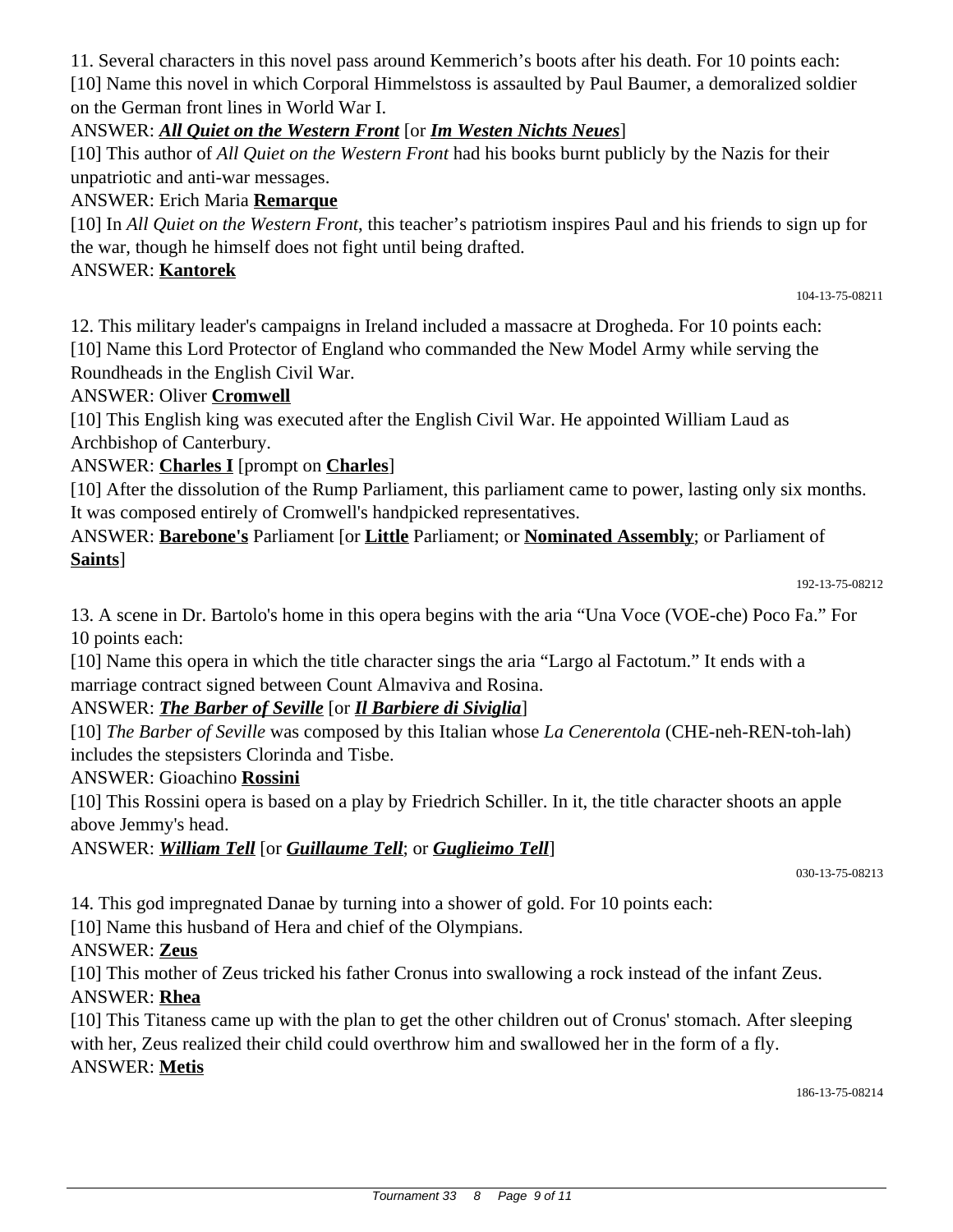15. For 10 points each, answer these questions about a block travelling down a ramp.

[10] This contact force counteracts the component of gravitational acceleration perpendicular to the ramp. ANSWER: **normal** force

[10] The normal force on the block equals this function of the angle of the ramp, times the object's mass, times gravitational acceleration.

ANSWER: **cosine** of the angle [or **cos**]

[10] Suppose the block was replaced with a solid ball that rolled down the ramp. The ball's linear acceleration of g times the sine of the angle would then be divided by quantity 1 plus what constant in the formula for a sphere's moment of inertia?

ANSWER: **two-fifths** [or **.4**]

104-13-75-08215

16. This sculptor depicted six leaders of the title city preparing to be executed by Edward III in *The Burghers of Calais.* For 10 points each:

[10] Name this French sculptor of *The Gates of Hell* as well as a famous depiction of Paolo and Francesca called *The Kiss.*

#### ANSWER: Auguste **Rodin**

[10] Rodin may be most famous for this bronze sculpture, probably of Dante, who sits on a rock and rests his chin on the back of his right hand.

ANSWER: *The Thinker* [or *Le Penseur*]

[10] Rodin sculpted a controversial monument to this novelist, whom he portrayed wrapped in a long flowing cloak and a grotesque and undetailed face.

#### ANSWER: Honore de **Balzac**

014-13-75-08216

17. This ethnic group conquered the Khwarezmian Empire, but was defeated at Ain Jalut. For 10 points each:

[10] Identify this group that was united in the thirteenth century by Genghis Khan.

## ANSWER: **Mongol**s

[10] Under Kublai Khan, the Yuan Dynasty defeated this Chinese dynasty, which developed the first compass and used gunpowder. It followed the Tang dynasty.

ANSWER: **Song** Dynasty

[10] This portion of the Mongol empire was ruled from Sarai by Batu Khan, who was its founder. It was named for the characteristic of a certain tent.

## ANSWER: **Golden Horde** [or the **Kipchak Khanate**; or **Ulus Juchi**]

189-13-75-08217

18. This man is assisted by Renfield, who is labeled a zoophagous maniac by John Seward. For 10 points each:

[10] Name this title character who is first met by Jonathan Harker in the Carpathian Mountains before he heads to England.

## ANSWER: Count **Dracula**

[10] *Dracula* was written by this Irish author.

ANSWER: Bram **Stoker** [or Abraham **Stoker**]

[10] This man is called in by John Seward when Lucy Westenra takes ill, and he is the first to organize a fight against Dracula.

## ANSWER: Abraham **Van Helsing** [or **Abraham** Van Helsing]